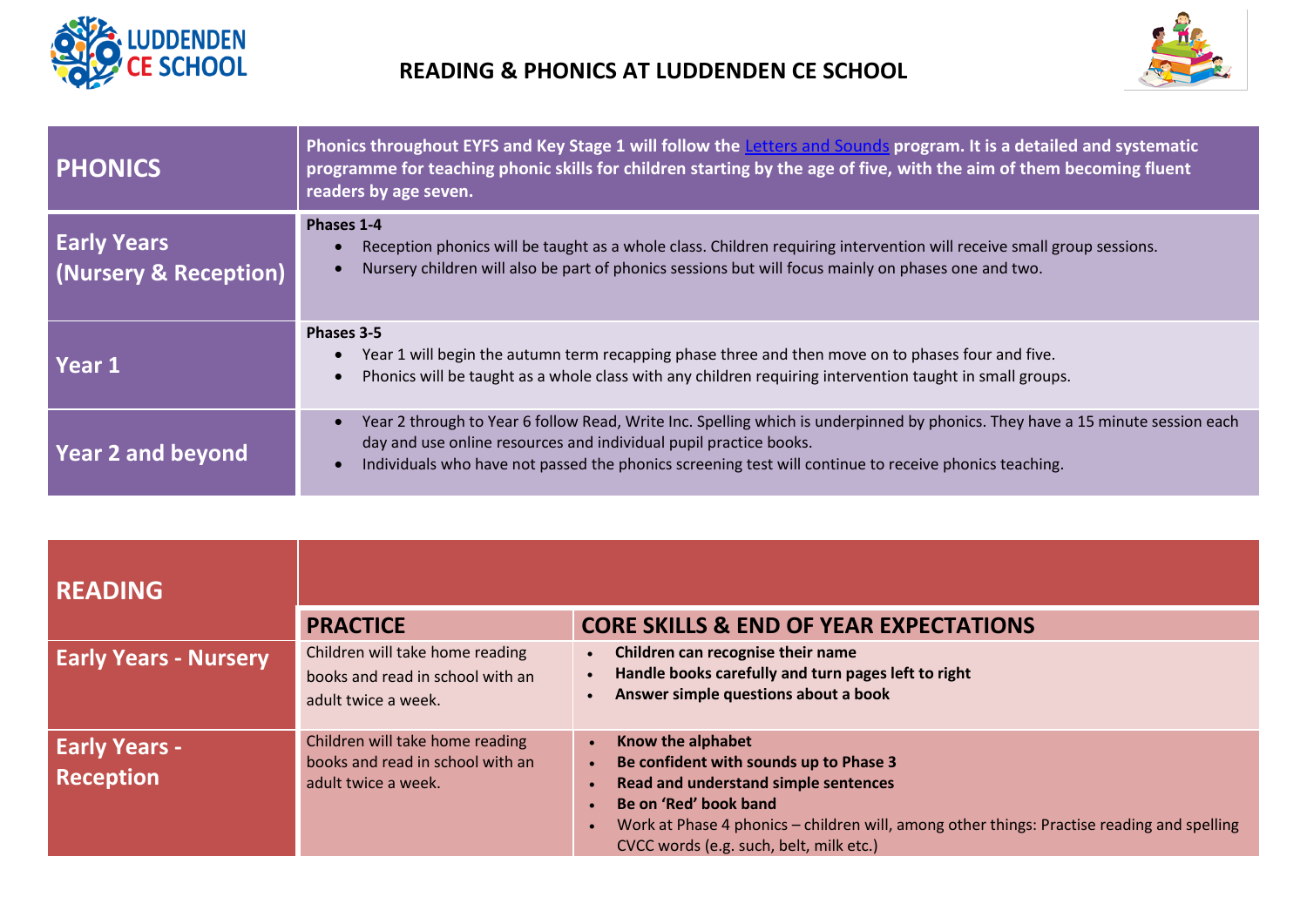

## **READING & PHONICS AT LUDDENDEN CE SCHOOL**



| Year 1 | Children will read with an adult at<br>least once a week. Lower ability<br>pupils will read with an adult twice a<br>week. Children will read their book<br>in school with an adult for one week<br>then take the same book home for<br>one week. This will develop<br>comprehension skills and give pupils<br>the opportunity to focus on fluency.<br>Parents are given a letter at the<br>beginning of the year to explain how<br>this works. Reading books have<br>comprehension questions in the<br>back of the book and activities for<br>after reading. | Pass the phonics screening test<br><b>Retell stories they have read</b><br>$\bullet$<br>Be on 'Orange' book band<br>$\bullet$<br>Apply phonic knowledge and skills as the route to decode words<br><b>Pass Benchmark 15</b><br>Respond speedily with the correct sound to graphemes (letters or groups of letters) for all<br>$\bullet$<br>40+ phonemes, including, where applicable, alternative sounds for graphemes<br>Read accurately by blending sounds in unfamiliar words containing GPCs that have been<br>taught<br>Read common exception words, noting unusual correspondences between spelling and<br>sound and where these occur in the word<br>Read words containing taught GPCs and -s, -es, -ing, -ed, -er and -est endings<br>$\bullet$<br>Read other words of more than one syllable that contain taught GPCs<br>$\bullet$<br>Read words with contractions [for example, I'm, I'll, we'll], and understand that the<br>$\bullet$<br>apostrophe represents the omitted letter(s)<br>Read aloud accurately books that are consistent with their developing phonic knowledge<br>and that do not require them to use other strategies to work out words<br>Re-read these books to build up their fluency and confidence in word reading. |
|--------|---------------------------------------------------------------------------------------------------------------------------------------------------------------------------------------------------------------------------------------------------------------------------------------------------------------------------------------------------------------------------------------------------------------------------------------------------------------------------------------------------------------------------------------------------------------|-------------------------------------------------------------------------------------------------------------------------------------------------------------------------------------------------------------------------------------------------------------------------------------------------------------------------------------------------------------------------------------------------------------------------------------------------------------------------------------------------------------------------------------------------------------------------------------------------------------------------------------------------------------------------------------------------------------------------------------------------------------------------------------------------------------------------------------------------------------------------------------------------------------------------------------------------------------------------------------------------------------------------------------------------------------------------------------------------------------------------------------------------------------------------------------------------------------------------------------------------------|
| Year 2 | Children follow the same approach<br>as in Year 1, reading their book in<br>school for a week then taking it<br>home for 1 week.                                                                                                                                                                                                                                                                                                                                                                                                                              | Have a reading age of 8 years<br>$\bullet$<br><b>Talk about books</b><br>Be on 'White' book band<br><b>Pass Benchmark 24</b><br>Continue to apply phonic knowledge and skills as the route to decode words until<br>automatic decoding has become embedded and reading is fluent<br>Read accurately by blending the sounds in words that contain the graphemes taught so far,<br>especially recognising alternative sounds for graphemes<br>Read accurately words of two or more syllables that contain the same graphemes as above<br>$\bullet$<br>Read words containing common suffixes<br>Read further common exception words, noting unusual correspondences between spelling<br>and sound and where these occur in the word<br>Read most words quickly and accurately, without overt sounding and blending, when they<br>have been frequently encountered<br>Read aloud books closely matched to their improving phonic knowledge, sounding out<br>unfamiliar words accurately, automatically and without undue hesitation<br>Re-read these books to build up their fluency and confidence in word reading.                                                                                                                                      |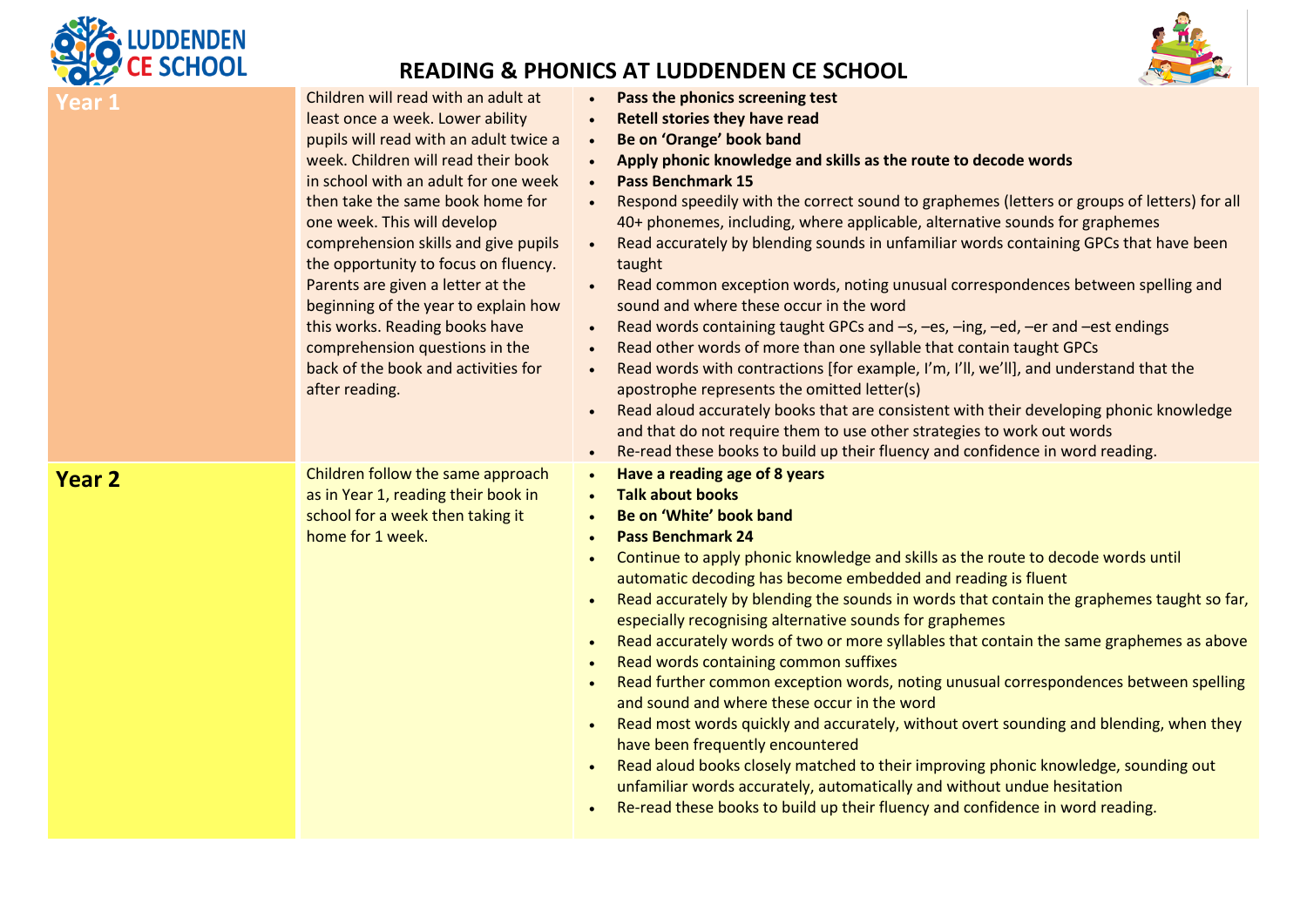

## **READING & PHONICS AT LUDDENDEN CE SCHOOL**



| Year 3            | Children take their book home to<br>read and parents/carers record in a<br>reading record. Books are changed<br>as when pupils finish them. Any<br>children with a reading age below 8<br>will have 1 to 1 reading twice a<br>week.                                                                                                                                                            | Have a reading age of 9 years<br>Be on 'Emerald' book band<br>$\bullet$<br>Be able to write about books<br>$\bullet$<br><b>Pass Benchmark 26</b><br>$\bullet$<br>Apply their growing knowledge of root words, prefixes and suffixes (etymology and<br>morphology) as listed in English Appendix 1, both to read aloud and to understand the<br>meaning of new words they meet<br>Read further exception words, noting the unusual correspondences between spelling and<br>sound, and where these occur in the word.                                |
|-------------------|------------------------------------------------------------------------------------------------------------------------------------------------------------------------------------------------------------------------------------------------------------------------------------------------------------------------------------------------------------------------------------------------|----------------------------------------------------------------------------------------------------------------------------------------------------------------------------------------------------------------------------------------------------------------------------------------------------------------------------------------------------------------------------------------------------------------------------------------------------------------------------------------------------------------------------------------------------|
| Year <sub>4</sub> | Children read independently for 15<br>minutes every day. Children take<br>their book home and record in a<br>reading record. Books are changed<br>as when pupils finish them. Any<br>children with a reading age below 8<br>will have 1 to 1 reading twice a<br>week. Children read for enjoyment<br>and can recommend books to their<br>peers by completing the table in the<br>reading area. | Have a reading age of 10 years<br>$\bullet$<br>Read silently for 15 minutes in class<br>Be on 'Ruby' book band<br><b>Review and recommend books</b><br><b>Pass Benchmark 28</b><br>$\bullet$<br>Apply their growing knowledge of root words, prefixes and suffixes (etymology and<br>morphology) as listed in English Appendix 1, both to read aloud and to understand the<br>meaning of new words they meet<br>Read further exception words, noting the unusual correspondences between spelling and<br>sound, and where these occur in the word. |
| <b>Year 5</b>     | Children read independently for 15<br>minutes every day. Children take<br>their book home and record in a<br>reading record. Books are changed<br>as when pupils finish them. Any<br>children with a reading age below 8<br>will have 1 to 1 reading twice a<br>week. Children read for enjoyment<br>and can recommend books to their<br>peers by completing the table in the<br>reading area. | Have a reading age of 11 years<br>Read silently for 15 minutes every day<br>Be on 'Sapphire' book band<br>$\bullet$<br><b>Review and recommend books</b><br>$\bullet$<br><b>Pass Benchmark 30</b><br>$\bullet$<br>Apply their growing knowledge of root words, prefixes and suffixes (morphology and<br>$\bullet$<br>etymology), as listed in English Appendix 1, both to read aloud and to understand the<br>meaning of new words that they meet.                                                                                                 |